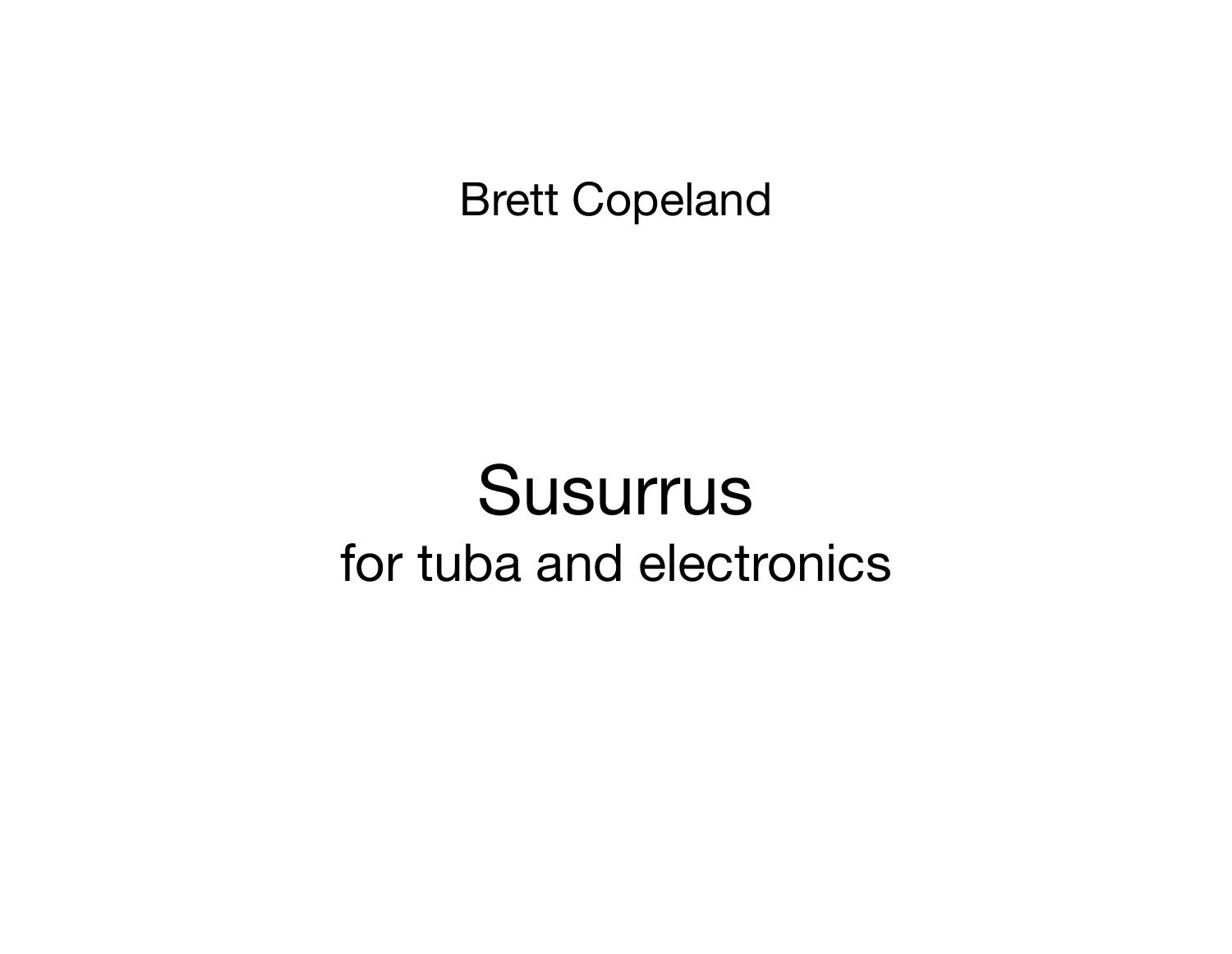## **Performance Notes**

 $M_{M}$ This image is a visual representaion of the desired vibrato shaping

come sopra

Play the same as before

This symbol shows when the electronics need to be triggered. This can be done by either the performer using a foot pedal or an audio engineer.

## **Program Notes**

*susurrus-whispering, mumurring, or rustling*

*This piece is an exploration of timbres and aural effects not commonly heard from the tuba. There should be spaces of silence and times of unsettling intensity from both the performer and the electronics.*

*This piece is run with the program PureData. The performer has the option of triggering the electonics with a foot pedal or having an audio engineer run the electronics.*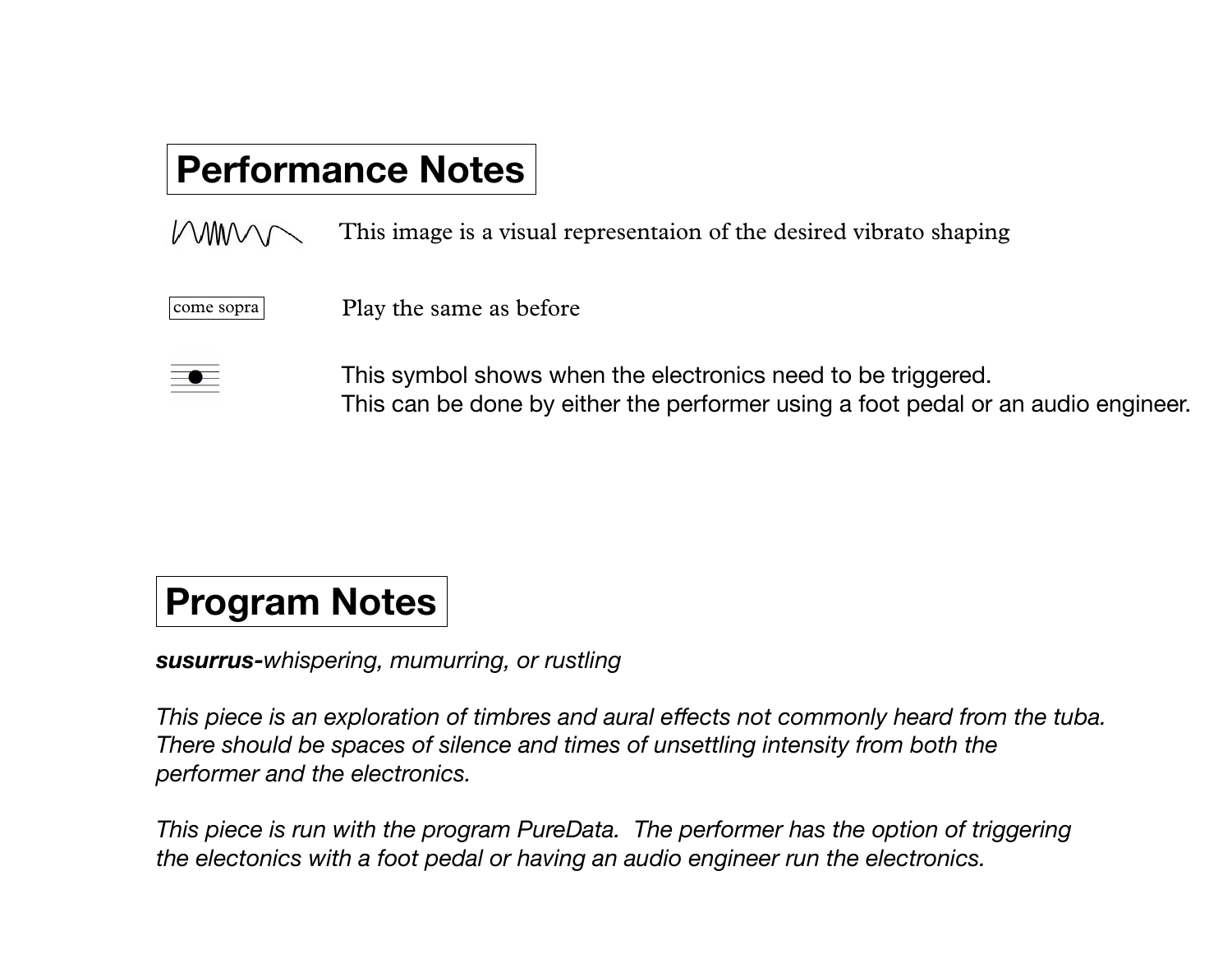

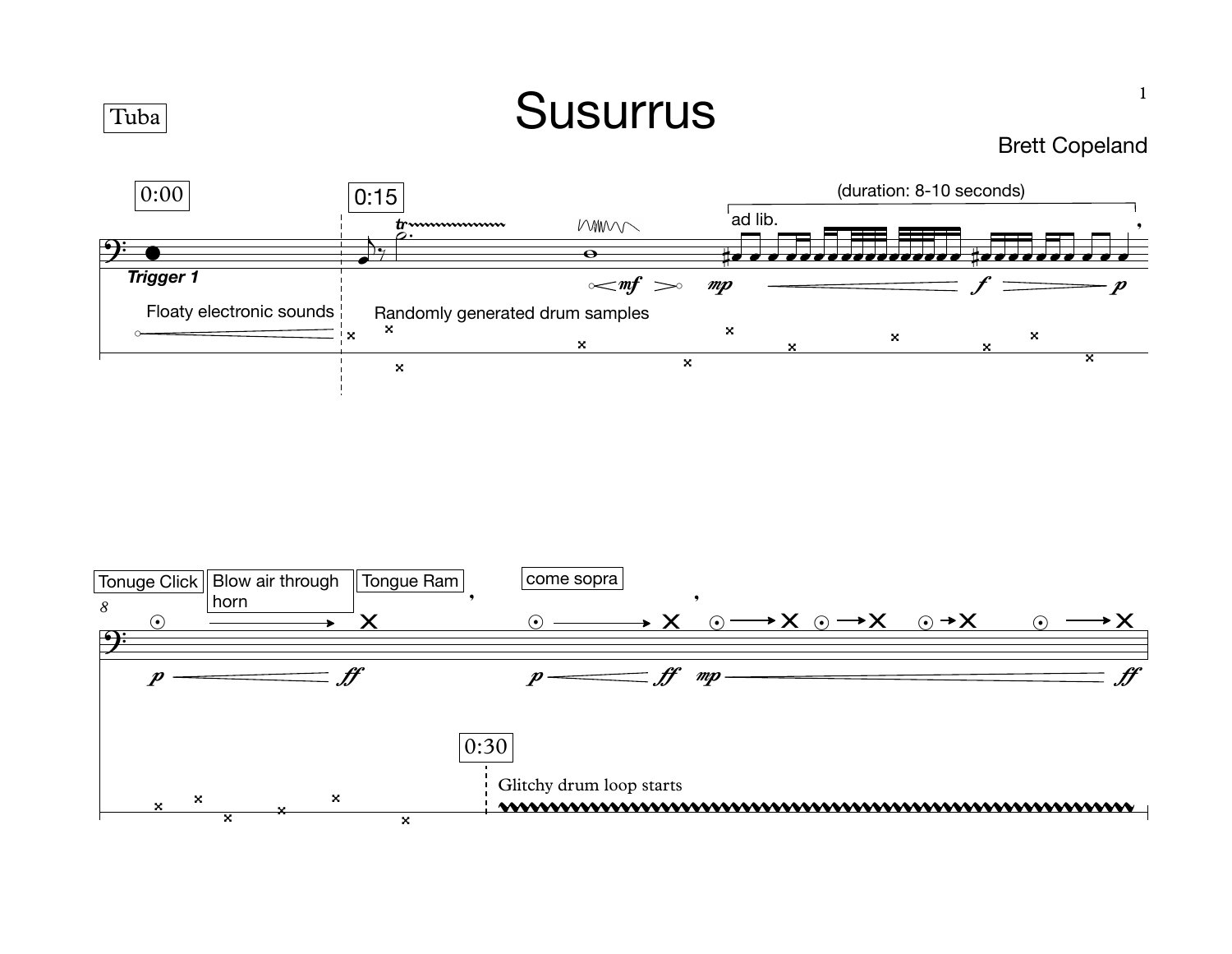



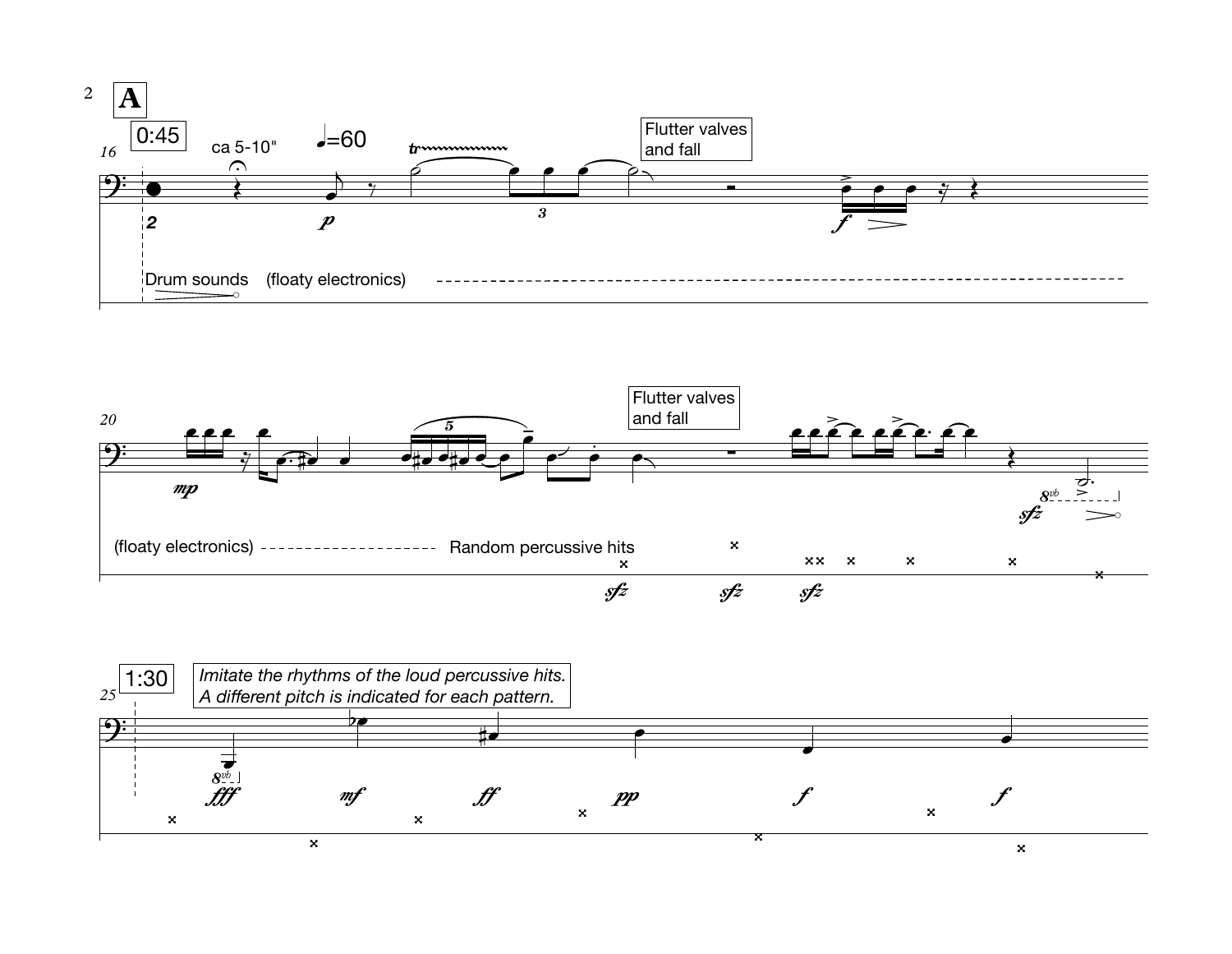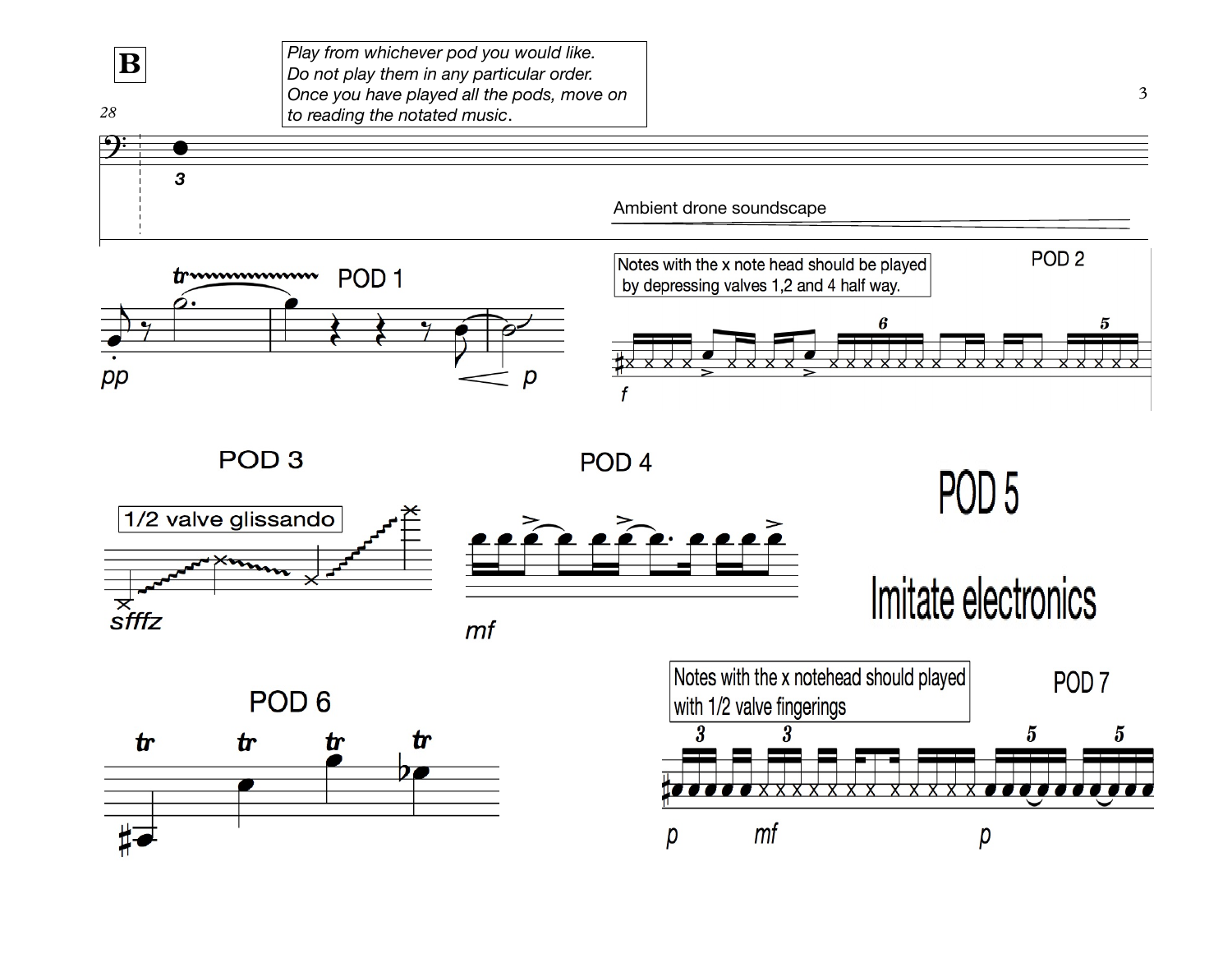